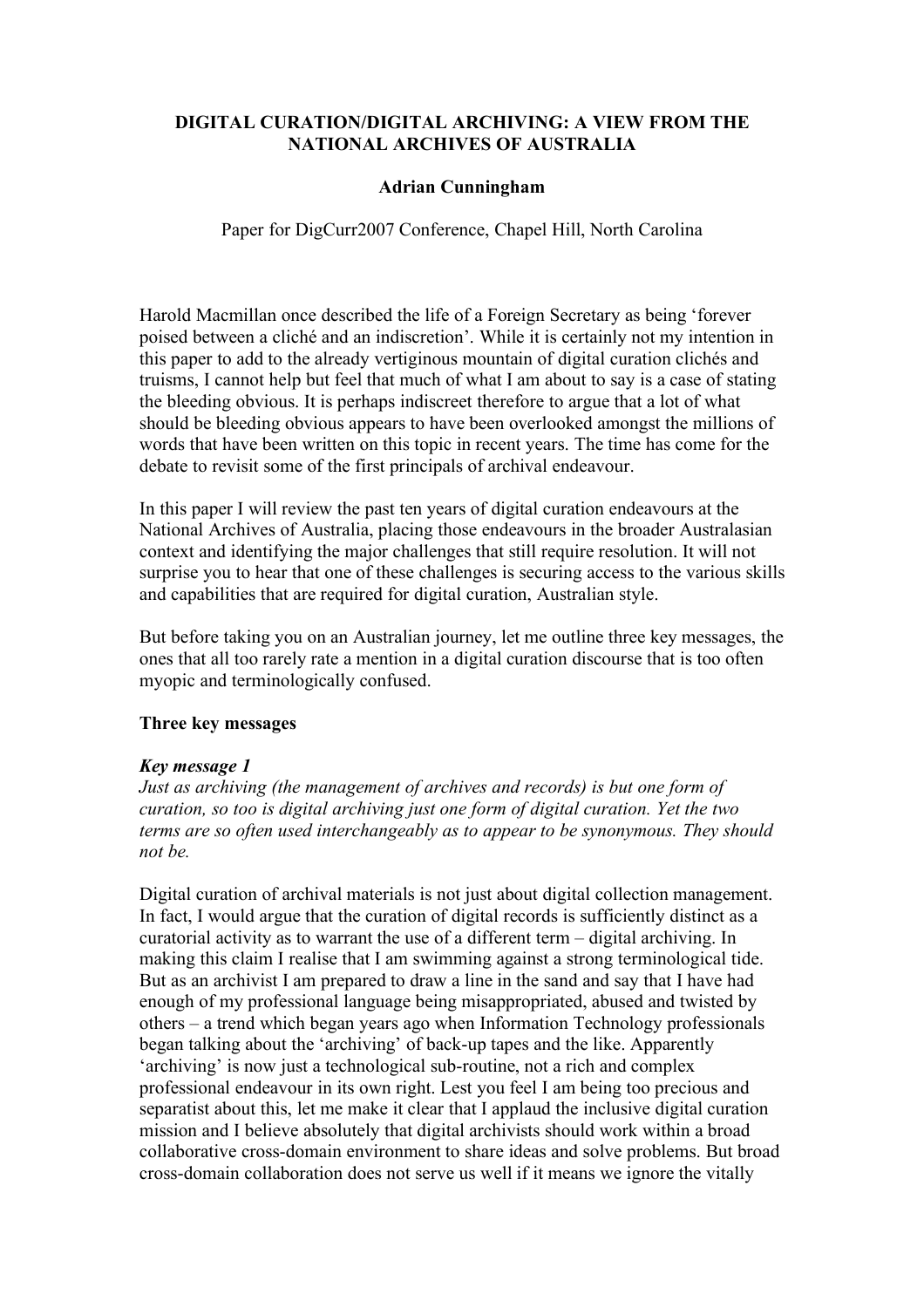important differences between our various professional missions. This leads me on to my second key message.

### *Key message 2*

*Digital archives are different from digital libraries.*

Just as archives are different from libraries and museums, so too should digital archives be different from digital libraries and museums. At this point we need to remind ourselves why archives are different from libraries. It is worth quoting 'The Archivists' Mission' from the Australian Society of Archivists:

*Archivists ensure that records which have value as authentic evidence of administrative, corporate, cultural and intellectual activity are made, kept and used. The work of archivists is vital for ensuring organisational efficiency and accountability and for supporting understandings of Australian life through the management and retention of its personal, corporate and social memory.*

The nature of archival materials (records) is fundamentally different from the nature of library collections. Records provide evidence of decisions and activities. They derive their meaning and value from the myriad of contextual relationships surrounding their creation and use – relationships that have to be documented and understood. This is the core business of archivists. Archivists document recordkeeping activity in order that valuable records can be carried forward across time and domains of use in ways that ensure that their meaning and utility persists. Because records are created within systems that support and enable human activity (be they business systems or recordkeeping systems, however rudimentary in design), in order to understand records as evidence of human activity it is necessary to understand how their systems of creation and use operated. One way of understanding the work of archives, therefore, is to say that archives implement and manage systems for carrying recordkeeping systems forward across time and domains of use. The peculiar challenge of archiving is devising and implementing strategies for preserving the evidential meaning of records by capturing and preserving records in context. This is achieved through complex, dynamic, interlocking and finely engineered metadata regimes. Recordkeeping metadata is fundamentally different to and infinitely more complex than resource discovery metadata and preservation metadata. It is eventoriented metadata in an object-oriented world.

Even though they did not use words such as metadata to describe their documentation systems, our predecessors nevertheless worked all this out some generations ago. They implemented impressive regimes for carrying non-digital archives and records forward through time in our archival programs. They understood that archives are different from libraries, not because we like to be exclusionist, but because of the fundamentally different challenges posed by the nature of the material that is the locus of our work. Yet in the digital age we seem to have forgotten these fundamentals. Digital archives are at risk of being managed just like vanilla digital libraries, thus dumbing down the peculiar challenges and complexities of preserving *records*.

Preserving individual digital objects in bulk is, these days, relatively easy. We have made enough progress with digital preservation in recent years that we can probably all agree on that. In fact, preserving decontextualised digital objects is orders of magnitude easier than preserving the evidential and contextual meaning of digital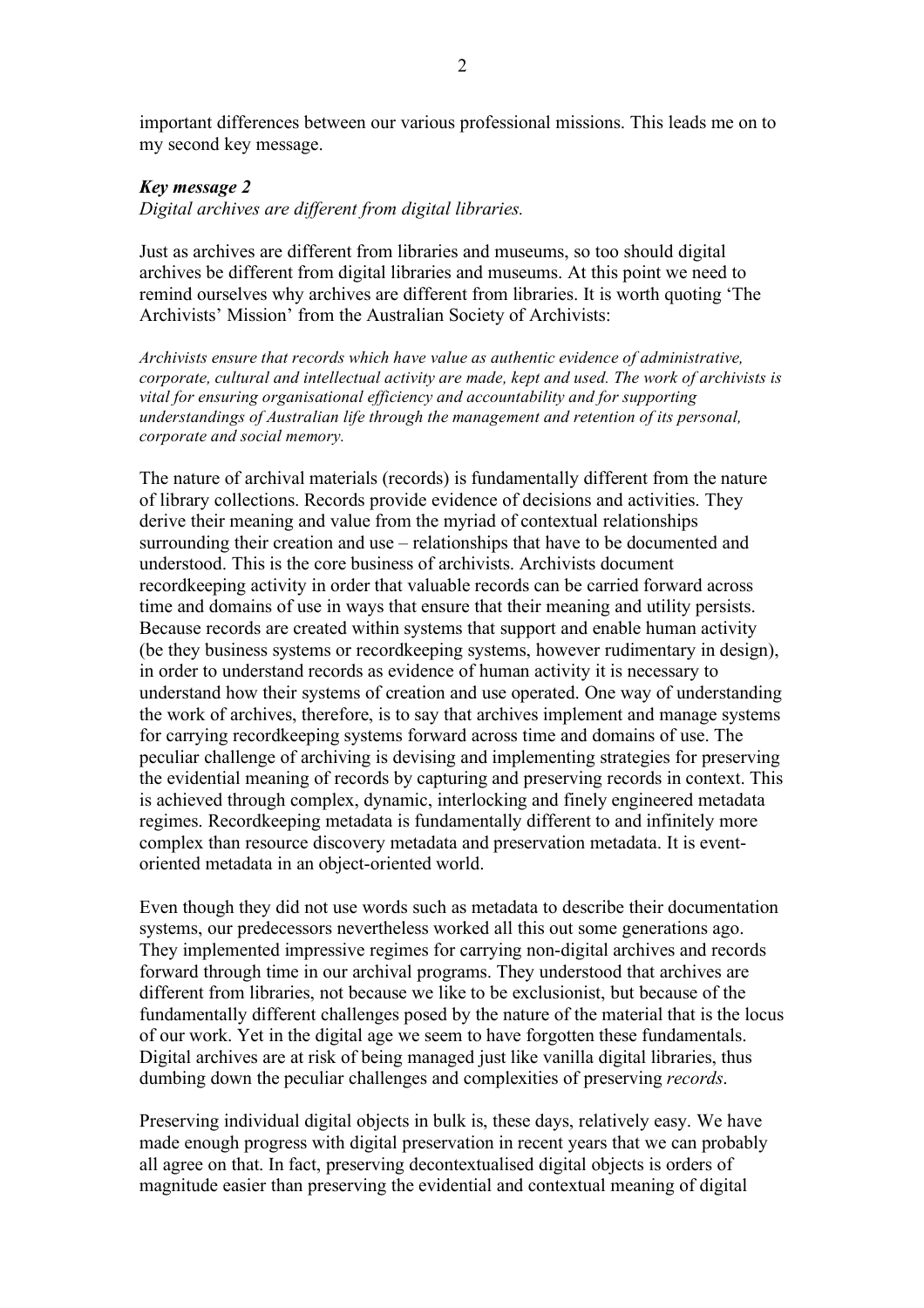records created within complex systems and work practices. What is not easy, and what we have not yet fully come to grips with, is developing and implementing comprehensive regimes for capturing and managing records as evidence in context from before the point of creation for as long as those records are required by their creators and by society at large. For as long as we continue to regard digital libraries and digital archives as synonymous, we will continue to fail to address this challenge.

#### *Key message 3*

*Digital archiving requires active archival intervention across the entire records continuum.*

In other words, digital archiving is not just end-of-life-cycle collection management. This brings us inevitably to the OAIS Reference Model. Within its limitations the OAIS model is a good model for managing digital libraries. The problem is that its limitations are not recognised. Instead, OAIS has been uncritically adopted by all digital curators as accommodating everything we ever need to know about digital curation. As the American journalist Walter Lippman once said, "When we all think alike, we are not thinking".

The problem with the OAIS model is that it assumes that submission information packages are out there, and that they simply have to be found, described and ingested into our digital repositories. Yet, our recent experiences with recordkeeping in modern organisations refute this assumption fairly comprehensively. What we know is that organisations, for all their gigabytes of data, have lost the ability to make and manage accurate, authentic and meaningful records of their activities. If you ask most organisations nowadays what digital records they have, how they are managed and how long they need to be kept for, you will almost certainly be met with incomprehension. Not only are they probably unable to answer the question, more often than not they won't even understand it. They might be able to tell you how much data they have, but they won't know how many records they have, what these records are, and how important or trivial they might be. The relentless technological juggernaut has ridden right over the top of basic information management techniques and strategies. The OAIS model makes no attempt to address what is probably the biggest single challenge facing digital archivists. If digital curation is to be successful it has to include intervention in the creation and management of digital information, not just take submission information packages as a given and go from there. In short, ignoring the front end of records creation is a recipe for having no submission information packages that are worth ingesting. We will have lovely digital repositories that will contain nothing with any real meaning or value. We will have failed in our mission to document the important things that happen in society and in public administration.

So, with these three key messages in mind, how has the National Archives of Australia faced up to the digital archiving challenge?

#### **Improving government recordkeeping**

In some ways the mid-1990s were no different to today. Then, as now, people were inclined to view the digital archiving challenge as being purely a matter of devising workable approaches to digital preservation. What was different, though, about that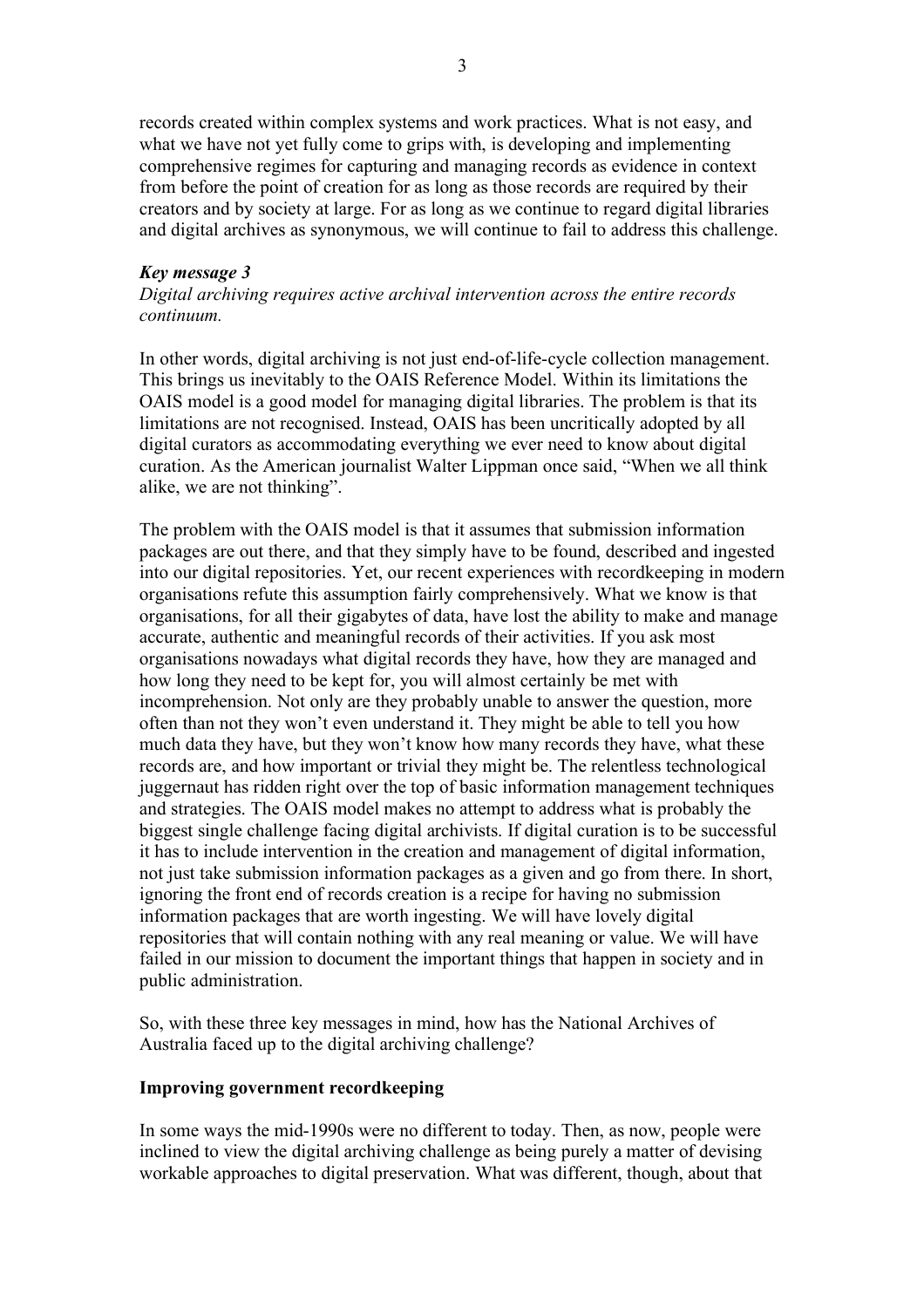time was that we felt completely overwhelmed by the digital preservation challenge. It was perhaps understandable in those days (but much less so now) for people to regard the challenge in purely technical digital preservation terms, because that was the 'in your face' issue. Archival programs worldwide invested every dollar they could spare on researching digital preservation. In the face of this widespread alarm, the National Archives of Australia, took the odd step of pretty much ignoring digital preservation, at least for a few years.

This wasn't just wilful perversity, there was method to our madness. First, we looked at our available resources and decided that researching or experimenting with digital preservation was likely to be a bottomless pit. Better to let other people explore solutions and conduct experiments, so that we could learn from their experiences. The more important consideration, however, was the realisation that we needed to become much more actively engaged in influencing recordmaking and recordkeeping in government agencies. Despite the absence of a strong legislative mandate or additional funding, we effectively took on a new function – that of being a recordkeeping standards setter and expert advisor. We considered that this was the more critical issue to address with our limited resources. Until we felt that agencies had regimes in place for making and keeping good digital records, there was no point in investing effort in developing a digital preservation program. It was a case of setting priorities and dealing with first things first.

This decision placed major strains on the organisation. Taking on a whole new function is never easy. Staff needed to embrace non-traditional concepts, strategies and modes of operation. Sitting within our comfort zone behind the walls of the repository doing business as usual was recognised as the fast route to oblivion. In 1994 we upset many of our professional and agency colleagues by announcing a distributed custody policy for electronic records. In effect, we were admitting that we were unable to manage electronic records in archival custody, so there was no point in agencies transferring such records to us – if indeed they had any to transfer. We decided that it was better for the records to stay in the custody of the agency that had the business need for and the technical expertise to manage the records in the first place. While this may have looked as though we were reneging on our archival responsibilities, it at least reflected an honest assessment of our capabilities at the time. The distributed custody policy gave us the time and the space to reinvent ourselves as recordkeeping standards setters and advisors.

The first fruits of this work came in 1996 when Standards Australia published the world's first national standard for records management, AS 4390. This standard, which was the fruit of a truly national collaborative effort, provided the basis for the later ISO standard, ISO 15489. As an aspirational 'best practice' standard, rather than a reflection of any current practices, AS 4390 gave us the high level blueprint for what we needed to implement across the entire Australian Government. But before we could attempt to change the entire Australian Government we had to change ourselves. Most of our staff were completely unfamiliar with records continuum thinking, the thinking that was embodied in AS 4390. In 1998 Monash University, the spiritual home of records continuum theory, was contracted to deliver a year-long training course in modern recordkeeping theory and practice to NAA staff. All staff above a certain classification were given two days a week on work time for 12 months to pursue the education delivered by Monash over the Internet. Many of the NAA's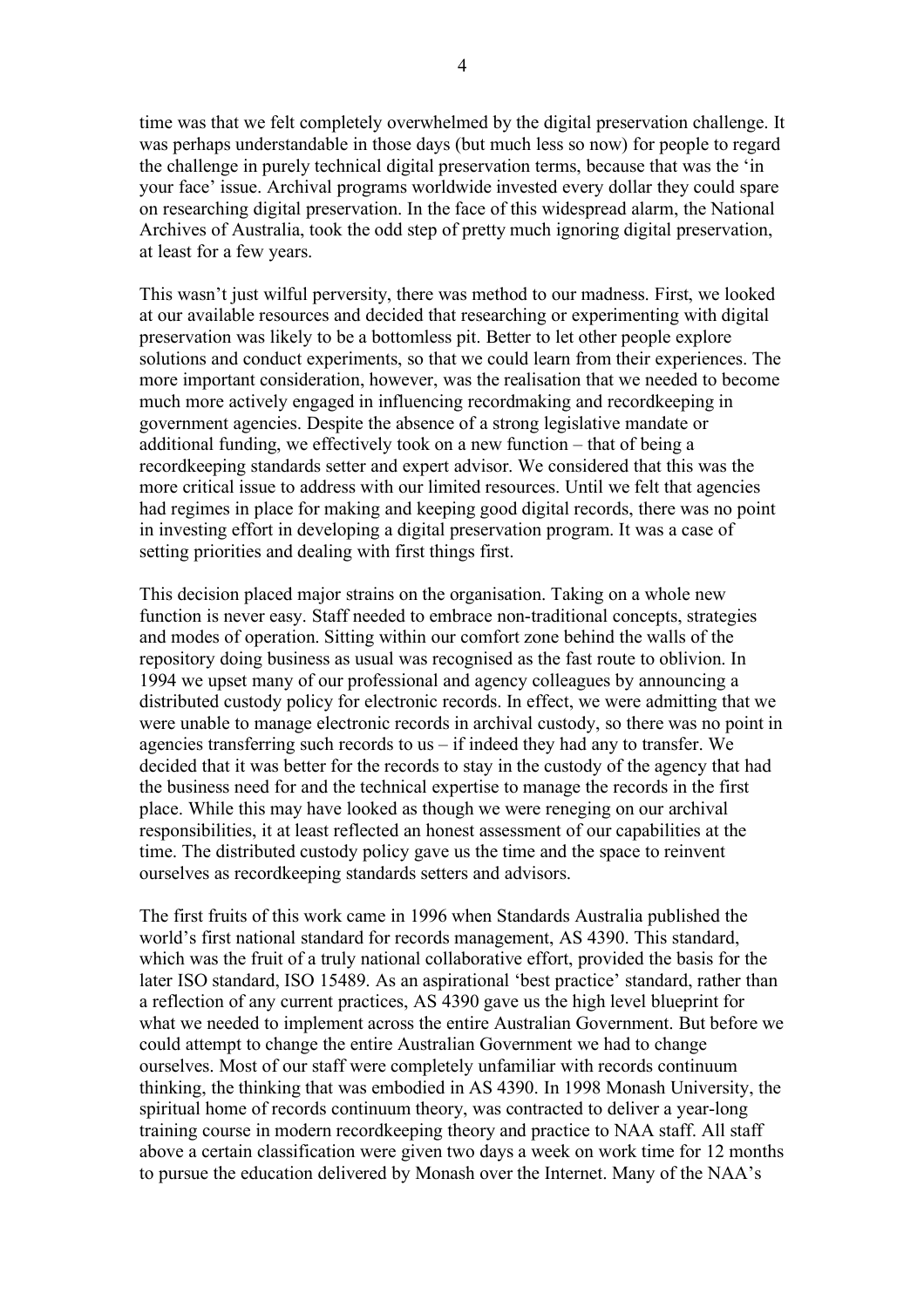standard operations and services were suspended in order to free up staff time for the Monash training. This suspension of normal business was itself an important circuit breaker in moving from the old regime to a new regime. By the end of that year staff were equipped with the conceptual knowledge and enthusiasm that was needed for the NAA to reinvent itself as a recordkeeping standards setter and expert advisor.

The initial fruits of the reinvention were unveiled in 2000 with the release on the NAA website of the *e-permanence* suite of modern recordkeeping standards and guidelines, the foundations of which were the DIRKS (Designing and Implementing Recordkeeping Systems) methodology/manual and our recordkeeping metadata standard. Included in the suite were guidelines on functional analysis and classification, guidelines for archiving web-based records and a variety of training materials. Since 2000 this suite of modern recordkeeping tools and guidelines has been continuously expanded, fine-tuned, revised and reshaped to reflect the changing recordkeeping realities of government and the lessons we have learnt during the implementation process. This is a never ending process, not just because the world never stands still, but also because of the ongoing challenge of turning theoretical models and frameworks into practical advice that can be adapted for the wide variety of circumstances faced by government agencies, large and small.

It is one thing to develop recordkeeping standards and guidelines. It is quite another to get government agencies to take notice of them, understand them and implement them. Recordkeeping is never going to be a sexy attention grabber in government, except perhaps when things go disastrously wrong and poor recordkeeping is identified (as it usually is) as a major contributing factor to failures in public administration. The NAA is small and has limited influence, while the Australian Government is large and complex. On their own, promotional and training strategies only get you so far down the path of whole of government change management. To really succeed archivists need strong allies, such as the head of the public service and the Auditor-General. Perhaps the biggest single factor in getting Australian Government agencies to take recordkeeping seriously has been the activism of the Auditor-General. Auditors are natural allies for archivists, because they absolutely understand the importance of good records. Since 2002 the Australian National Audit Office has conducted three separate audits of recordkeeping in Australian Government agencies, the results of which have been sobering to say the least. Heads of agencies pay close attention to published audit reports, much more so than they will ever pay to the messages coming out of the National Archives. The combination of agency readiness to transform their recordkeeping systems from paper to digital (something that took quite a bit longer than we originally estimated) and the heightened administrative attention being given to recordkeeping has now finally made recordkeeping one of the major topics of bureaucratic discussion in the Australian Public Service.

As of 2007 we still have a very long way to go to achieve recordkeeping nirvana in government agencies. In fact, I doubt if we ever will achieve this nirvana. In this day and age working with government to improve its recordkeeping is complex, frustrating and difficult. But we have no option but to keep trying. Improvements in one agency will probably be matched by deteriorations in other agencies. Nevertheless, we have to keep striving for continuous improvements, while developing strategies for coping with recordkeeping imperfection. We cannot expect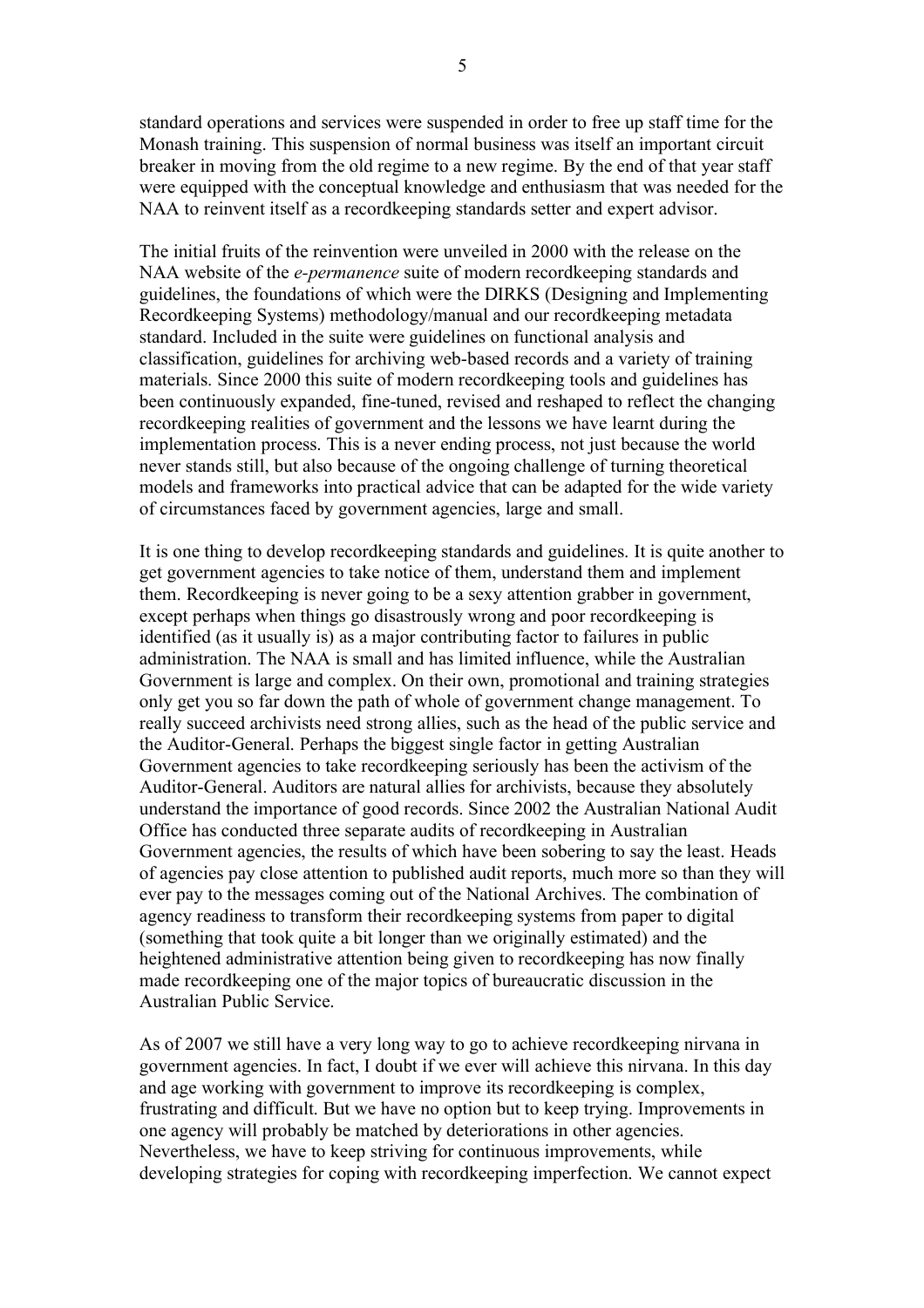perfect recordkeeping, but we can expect agencies to take the issue seriously and to address the high risk/high significance areas of their operations with recordkeeping strategies that are achievable, sustainable and fit for purpose.

### **Digital preservation project**

Following the launch of *e-permanence* in 2000, the NAA decided that it could set aside some resources to address the long postponed issue of digital preservation. As a result, the Agencies to Researcher digital preservation project was instituted in 2001. The first stage of the project was to research approaches to digital preservation from around the world and to devise an approach or mix of approaches that would be suitable for the NAA. This work culminated in 2002 with the release of a Green Paper 'An Approach to the Preservation of Digital Records'. <sup>1</sup> The Green Paper argued that digital records are performances – the result of an interaction between data and technology. The preservation imperative, therefore, is not so much one of preserving the data, as of preserving the ability to recreate the performance in a way that accurately and authentically replicates the essential aspects of the user's experience of the record.

In operationalising the approach presented in the Green Paper the NAA decided to avoid reliance on regular software migrations across proprietary platforms. Instead we opted for a strategy of 'normalising' records created in proprietary software applications and file formats into openly documented archival file formats and linking those objects to the necessary contextual and descriptive metadata. In the case of textbased records, the archival file formats and all of the metadata would be encoded in XML. A suite of open source software tools and plug-ins<sup>2</sup> called Xena (XML Electronic Normalisation of Archives) was developed for normalising and then rerendering for use records originally created in proprietary formats. At the same time a suite of open source software tools for performing and documenting digital preservation activities was also developed. While these tools were developed primarily for use within the archival repository, the NAA has also developed "Xenalite" for government agencies and other organisations that need to preserve the digital records that they need to retain in their own custody. All of these tools are available for inspection and download on SourceForge. Because it is open source, anyone anywhere in the world who has some Java programming skills can use, extend or enhance the Xena source code. Indeed, the NAA welcomes global community collaboration of the kind embodied in the open source movement.

The NAA now has a fully functioning, secure offline digital repository and is accepting and processing transfers of born-digital archival-value records from agencies. Nevertheless, we regard this work as still being at the cottage industry or proof of concept stage. We know that we need to be able to perform this work on an industrial scale for billions of records. We also know that we need to be able to provide greater support for digital preservation work in those agencies that need to preserve long term temporary value (ie. not archival value) born-digital records for a long time, in some cases for as long as 120 years. At present we simply do not have the capacity to perform all of this work at this scale, even though we are confident that

 $\frac{1}{2}$  http://www.naa.gov.au/recordkeeping/er/digital\_preservation/summary.html  $\frac{1}{2}$  For example some of the Xena plug-ins use the Open Document Format – ODF.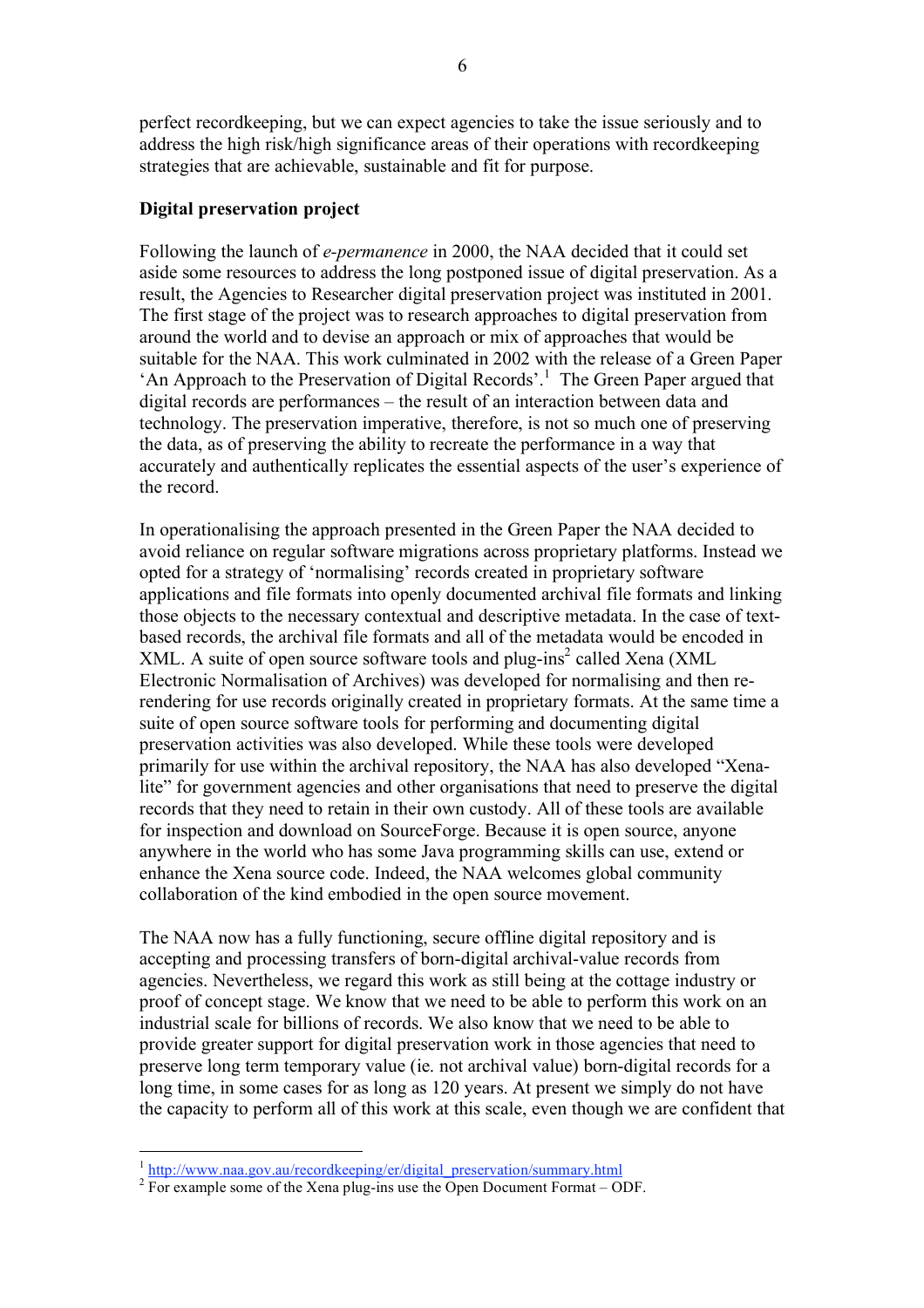we know how to do it. We need our Government to recognise our needs in this area and to fund us over the transitional period during which we have to maintain dual

## **Total end-to-end digital archiving**

archival operations for both paper and digital records.

Having in place a regime for improving recordkeeping in creating agencies and a program for digital archives ingest and preservation are two important pieces of the digital archiving jigsaw. But we need more in order to be a fully functional digital archive. At first the NAA, I imagine like most archival programs, thought that doing digital preservation was all we needed to do to become a digital archive. It took two or three years, but the realisation eventually dawned upon us that the digital preservation project was not going to give us all the tools that we needed to perform end to end digital archiving. Just as there are more to archival operations than the preservation function, so there are more to digital archives than the digital preservation function.

In 2004 the NAA instituted a new project called MADIRA – Managing Digital Records for Access. MADIRA identified the remaining pieces of the digital archiving puzzle that the NAA needed to put into place before it could fulfil the original 2001 "Agencies to Researcher" vision. The Agencies to Archives bit of the process is in place – we can get digital records from agencies into our deep secure archival digital repository, and fully document all of our processes up to that point. Other archival functions, notably intellectual control/context description (once known as arrangement and description) and access management, still need to be put in place before we can deliver meaningful digital records as performances in context to our end-users. Because we have the luxury of a 30 year closed-access period for most of our holdings, this is perhaps not the most urgent priority that we are faced with. Nevertheless, we will have to address it before too long and – make no mistake – it will require serious resources and intellectual effort. In fact, at present, we are not at all sure where these resources are going to come from, but one way or another we will have to find them – perhaps in the form of additional funding from government.

Before leaving this quick overview of the NAA's digital archiving endeavours I need to point out that the NAA is not the only player in the digital archiving space down under. In fact, the NAA is but one of ten different public records institutions in the different jurisdictions in Australia and New Zealand. As a small, some would say incestuous community, these ten institutions have a long history of collaborating and sharing ideas and best practices. In 2004 this habit of collaborating was given formal shape with the creation of the Australasian Digital Recordkeeping Initiative (ADRI). ADRI members are committed to working together to develop and implement a common Australasian approach to making, keeping and using digital records across the entire records continuum in each of the member jurisdictions. Limited resources are deployed collectively to work on priority joint projects and develop products that will be of benefit to all the ADRI member institutions. More information on ADRI can be found at http://www.adri.gov.au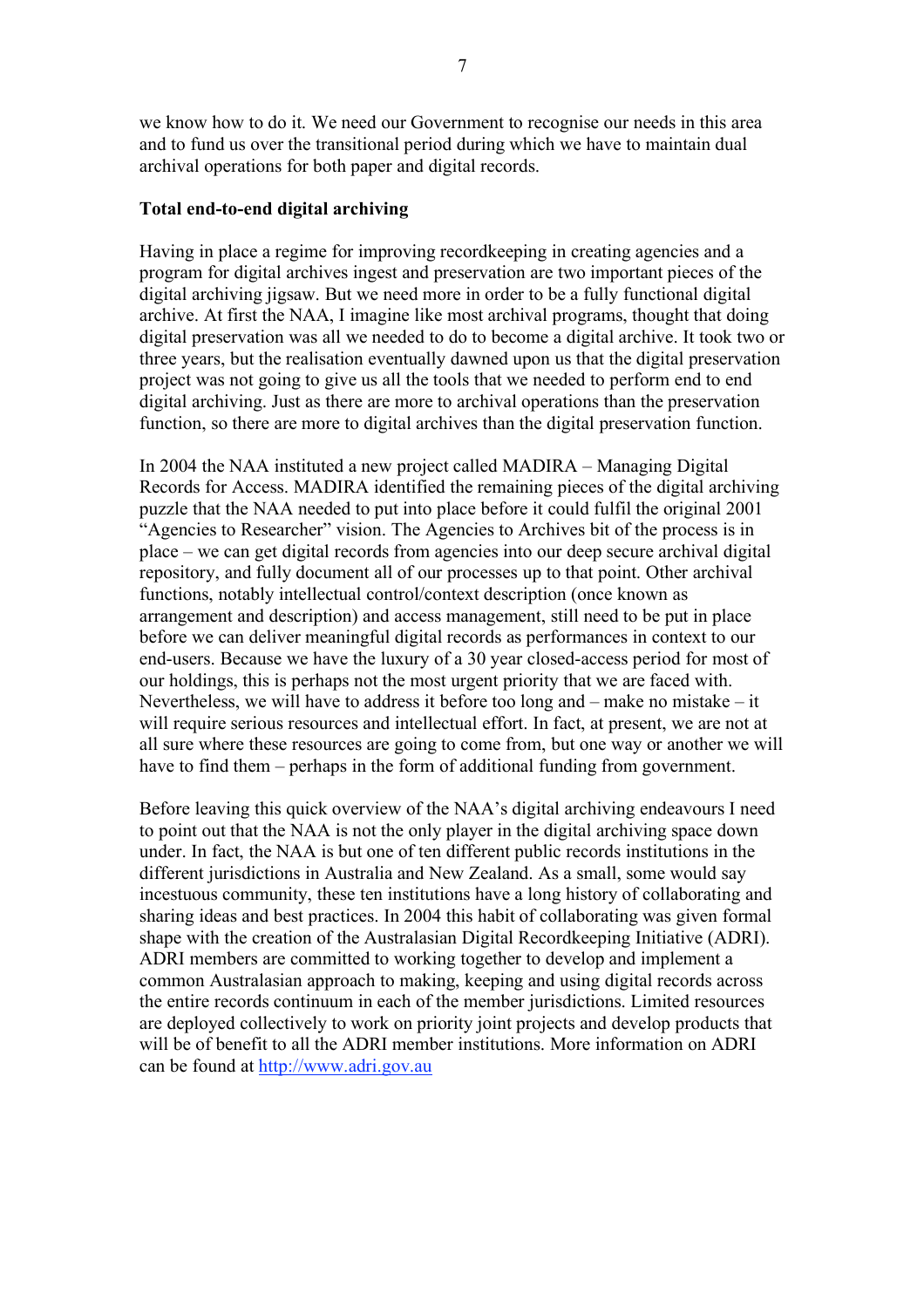# **Concluding thoughts on the skills and capabilities needed for digital archiving**

Back in the early 1990s I had a colleague who regularly lamented just how much today's archivists need to know. At the time he was reacting to the influx of desktop computers, online networks and the increasing demands of public sector management reform – all of which added to pre-existing needs to know about archival theory and processes, Australian history, etc, etc. Well, things have not got any better since then – in fact they have probably got a lot more challenging.

Certainly, the NAA's experiment with the Monash University training course in 1998 was an early recognition that traditional skills and training did not provide adequate preparation for the challenges of digital archiving. While we can and must forge partnerships with other professions such as ICT, lawyers, business analysts, communications experts and educators, there are nevertheless a range of skills that every digital archivist needs today. So, by way of concluding this paper I will simply list some of the more important of those skills (in no particular order):

- Knowledge of the full range of recordkeeping theory and practice and the role of archives in society;
- Knowledge of how records sit in the broader information management landscape;
- Knowledge of the way modern organisations work, office processes, the machinery of government, etc;
- How to prepare business cases;
- Modelling and analytical ability (including functional and work process analysis);
- Communication, influencing and change management skills (get out of the basement and into the Board Room);
- Broad current affairs and historical knowledge;
- Systems design and implementation skills;
- ICT awareness and familiarity;
- Consultation and negotiation skills;
- Flexibility and good judgement;
- Knowledge of the workings of e-business and e-government;
- Research skills;
- Knowledge of metadata regimes for discovery, recordkeeping, data management, etc;
- Awareness of legal, regulatory and governance frameworks;
- Risk assessment and management skills;
- Knowledge of auditing and compliance assessment approaches and regimes;
- Knowledge of security management regimes in ICT, including encryption and authentication;
- Knowledge of broader digital curation communities and initiatives;<br>• XML awareness:
- XML awareness;
- Disaster preparedness, business continuity skills;
- Knowledge of approaches to quality control;
- Understanding of how to manage documentation of provenance and context in archival systems; and
- Knowledge of storage options and technologies.